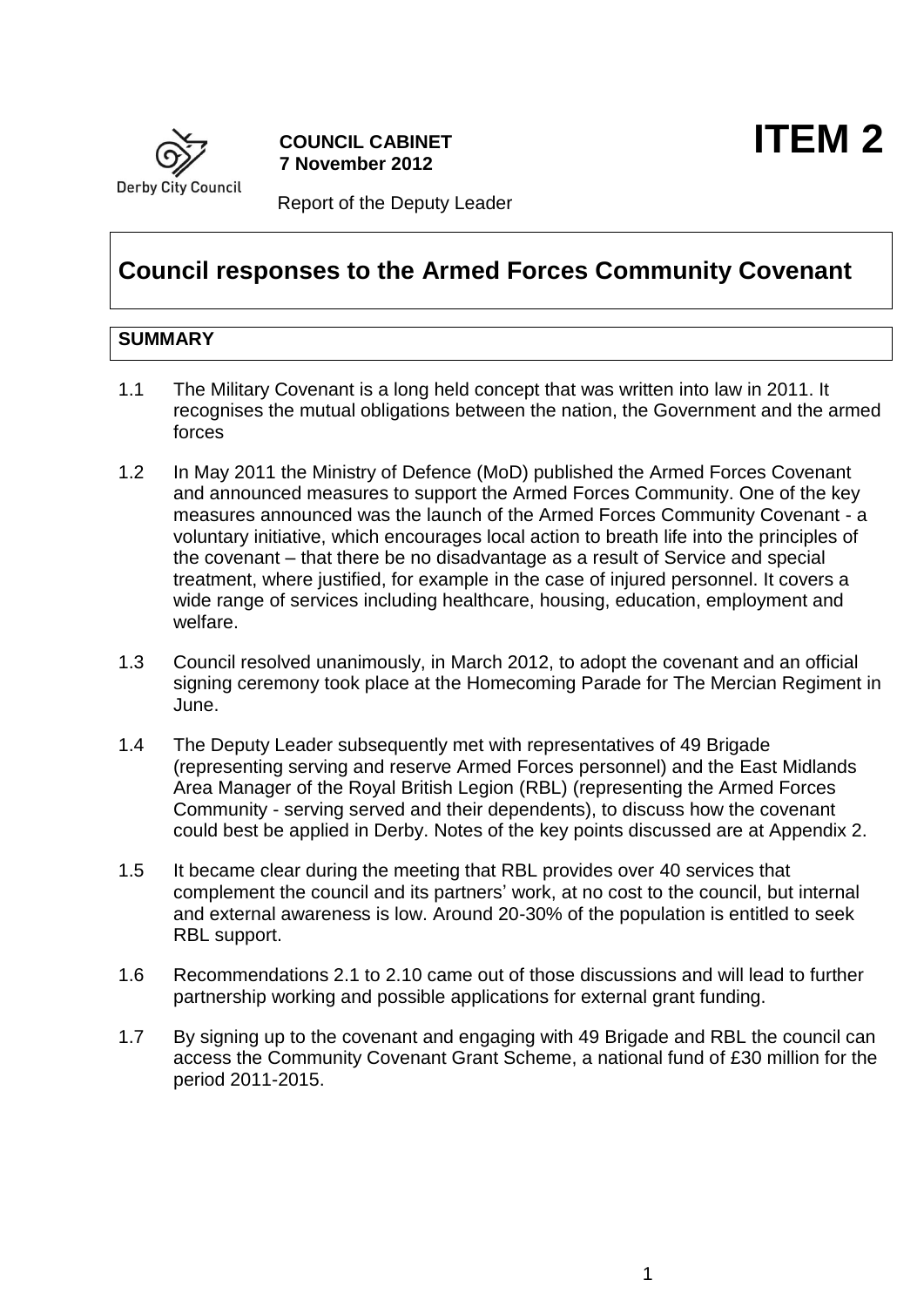# **RECOMMENDATIONS**

- 2.1 To raise awareness of directors and managers across the council and partner organisations of the intentions of the covenant and of the existing services provided by RBL.
- 2.2 To explore the practicalities of a presence by RBL advice services in Derby Direct.
- 2.3 To work with Derby Homes to review their Allocations Policy, making certain that the new statutory provisions are in place to ensure personnel leaving the Armed Forces are not barred from waiting lists, on the grounds they do not have a local connection.
- 2.4 To work with health partners, particularly Clinical Commissioning Groups, GP practices, Royal Derby Hospital, Mental Health Trust, East Midlands Ambulance Service and dentists, to ensure patient registration for personnel leaving the Armed Forces is straightforward and their often complex needs are understood.
- 2.5 To work in partnership with the Job Centre Plus 'Armed Forces Champion and the RBL, to develop initiatives which would promote and strengthen the employability of Service leavers
- 2.6 To work with the University of Derby and Derby College to actively promote further and higher education opportunities to Service leavers.
- 2.7 To work with local businesses, through groups including the Cathedral and St Peter's Quarter BID companies, to encourage retailers and service providers to adopt the 'Heroes Welcome' initiative, to offer discounts or incentives to Service personnel.
- 2.8 To encourage the Mayor's Office to work with the local armed forces recruiting office, to host signing-on and Oath of Allegiance ceremonies in the new civic suite.
- 2.9 To consider appropriate membership of, and thereafter to establish, a Community Covenant Grant Scheme Working Group, to co-ordinate and approve applications from the city for submission to the Ministry of Defence.
- 2.10 To recognise and celebrate the contribution and harness the skills of employees who are reservists or ex-service personnel.

# **REASONS FOR RECOMMENDATION**

- 3.1 To honour the commitment and undertaking Council made on behalf of the city when it publicly pledged support for the Armed Forces Community Covenant in June 2012
- 3.2 To enable applications to be made to the Community Covenant Grant Scheme.
- 3.3 To continue to honour Council's public pledge in future years to those in our city, and their families, who are serving or have served in the Armed Forces.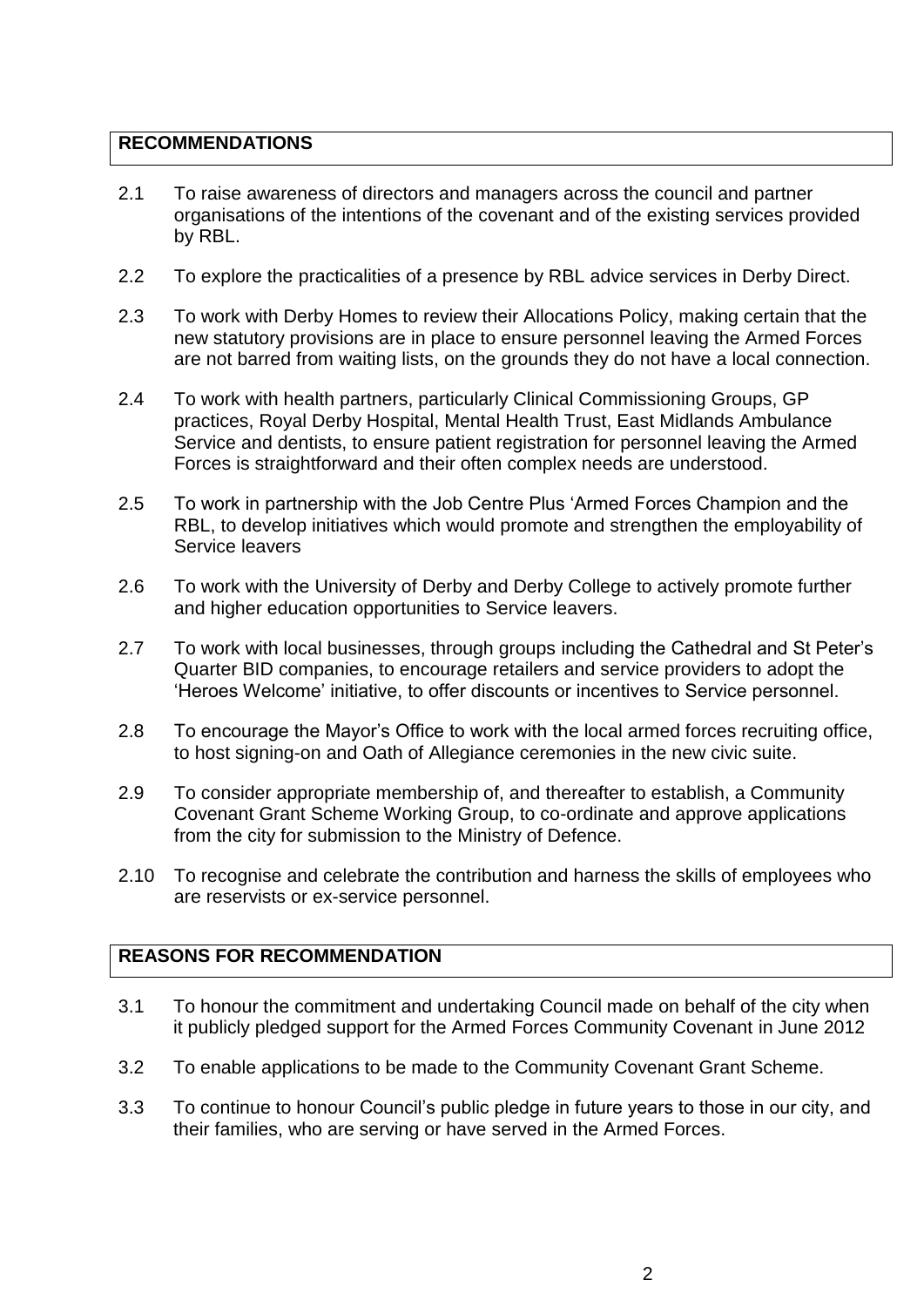

**COUNCIL CABINET 7 November 2012**

Report of the Strategic Director for Resources

# **SUPPORTING INFORMATION**

- 4.1 'Heroes Welcome' is an initiative, which began in Scarborough and has spread widely. It involves a partnership between local authorities, often through the civic office, and businesses, to promote discounts and incentives to recognise and thank Service personnel. Participating businesses promote the initiative and there is an umbrella website<http://www.heroeswelcome.co.uk/>
- 4.2 There is developing best practice around the covenant, with examples featuring in a recent joint publication of the LGA and RBL.

# **OTHER OPTIONS CONSIDERED**

5.1 None. Without a set of recommendations and a resultant action plan the signing of the covenant would be tokenistic.

**This report has been approved by the following officers:**

| Legal officer                  | Stuart Leslie – Director of Legal and Democratic Services |
|--------------------------------|-----------------------------------------------------------|
| <b>Financial officer</b>       | ΝA                                                        |
| <b>Human Resources officer</b> | Karen Jewell – Director of HR and Business Support        |
| <b>Service Director(s)</b>     | Stuart Leslie - Director of Legal and Democratic Services |
| Other(s)                       | Philip O'Brien - Head of Democratic Services              |

| For more information contact: | Philip O'Brien 01332 643644 phil.o'brien@derby.gov.uk            |
|-------------------------------|------------------------------------------------------------------|
| Background papers:            | Best practice guide to Community Covenants – LGA/RBL publication |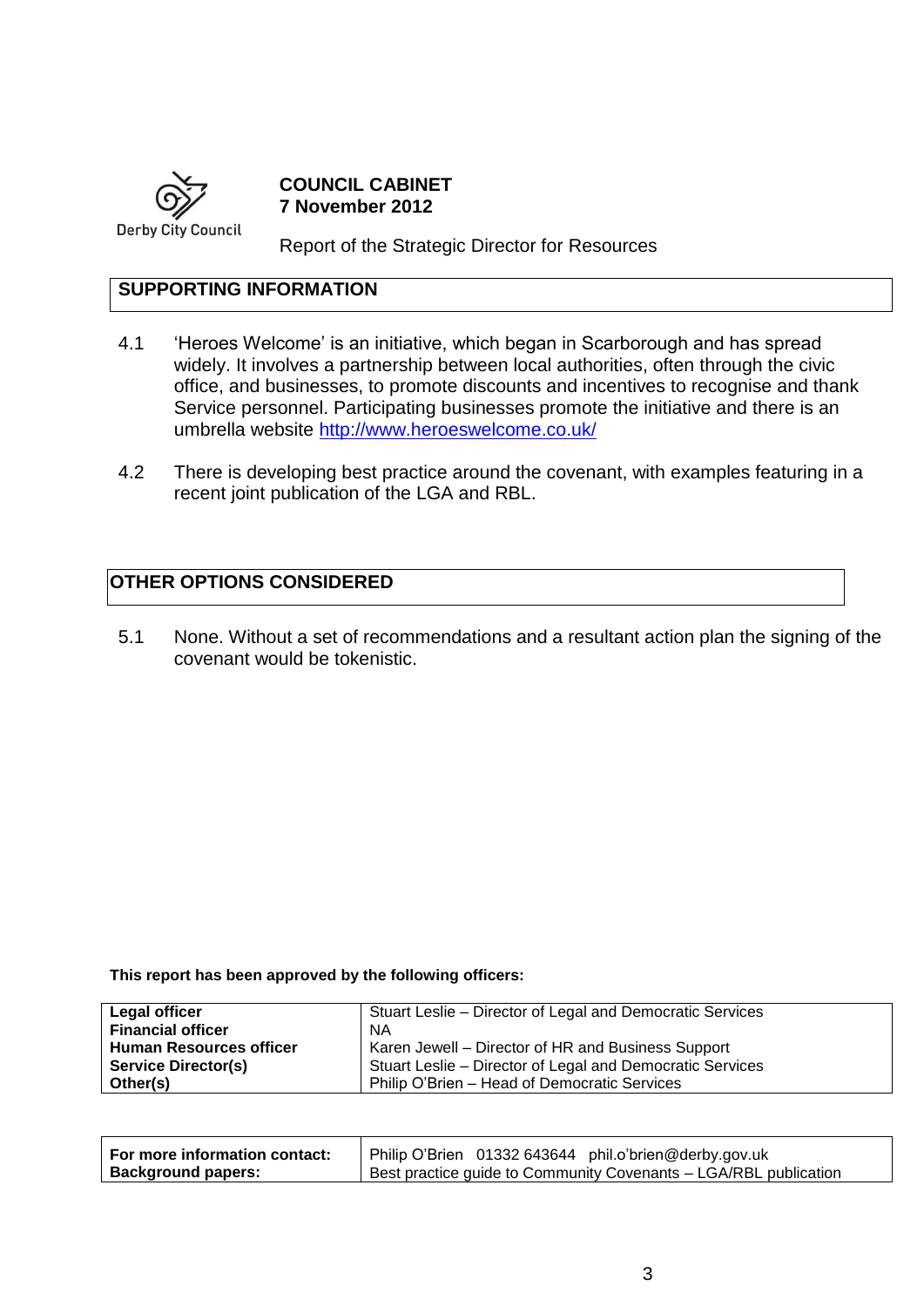| List of appendices: | Appendix 1 – Implications<br>Appendix 2 - Notes of a meeting to discuss responses to the Community<br>Covenant |
|---------------------|----------------------------------------------------------------------------------------------------------------|
|                     |                                                                                                                |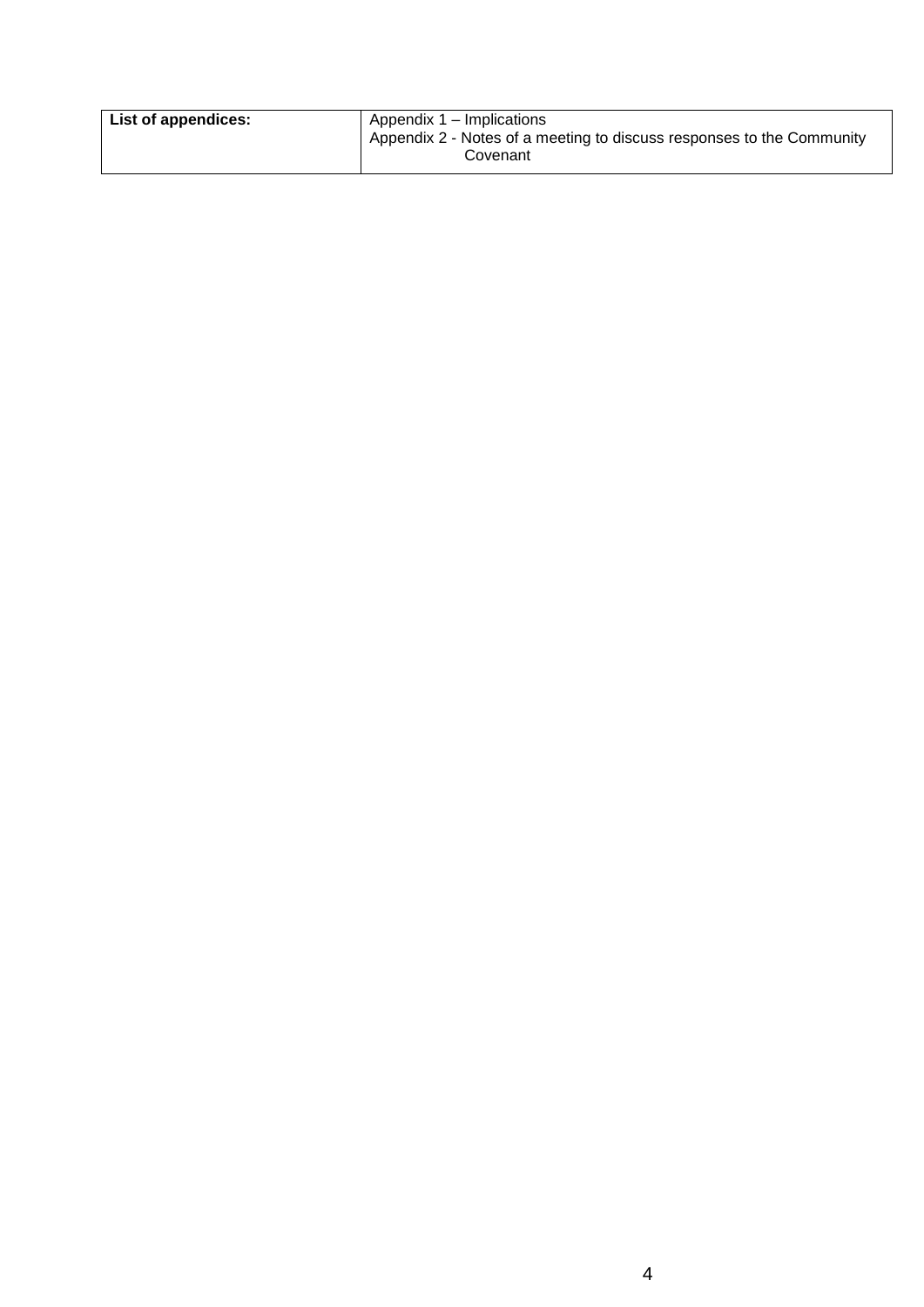# **IMPLICATIONS**

#### **Financial and Value for Money**

1.1 None arising directly from this report, though successful applications to the Community Covenant Grant Scheme may support Council initiatives and services.

# **Legal**

2.1 The Armed Forces Covenant has been written into law in the Armed Forces Act 2011

# **Personnel**

3.1 None arising directly from this report

#### **Equalities Impact**

4.1 The covenant seeks to improve access to statutory and non-statutory services for armed forces personnel and /or veterans who live in Derby.

#### **Health and Safety**

5.1 None arising directly from this report

# **Environmental Sustainability**

6.1 None arising directly from this report

# **Asset Management**

7.1 None arising directly from this report

# **Risk Management**

8.1 None arising directly from this report

# **Corporate objectives and priorities for change**

9.1 The covenant has the potential to contribute to all of the priorities in the Derby Plan in respect of those who are Service personnel or veterans.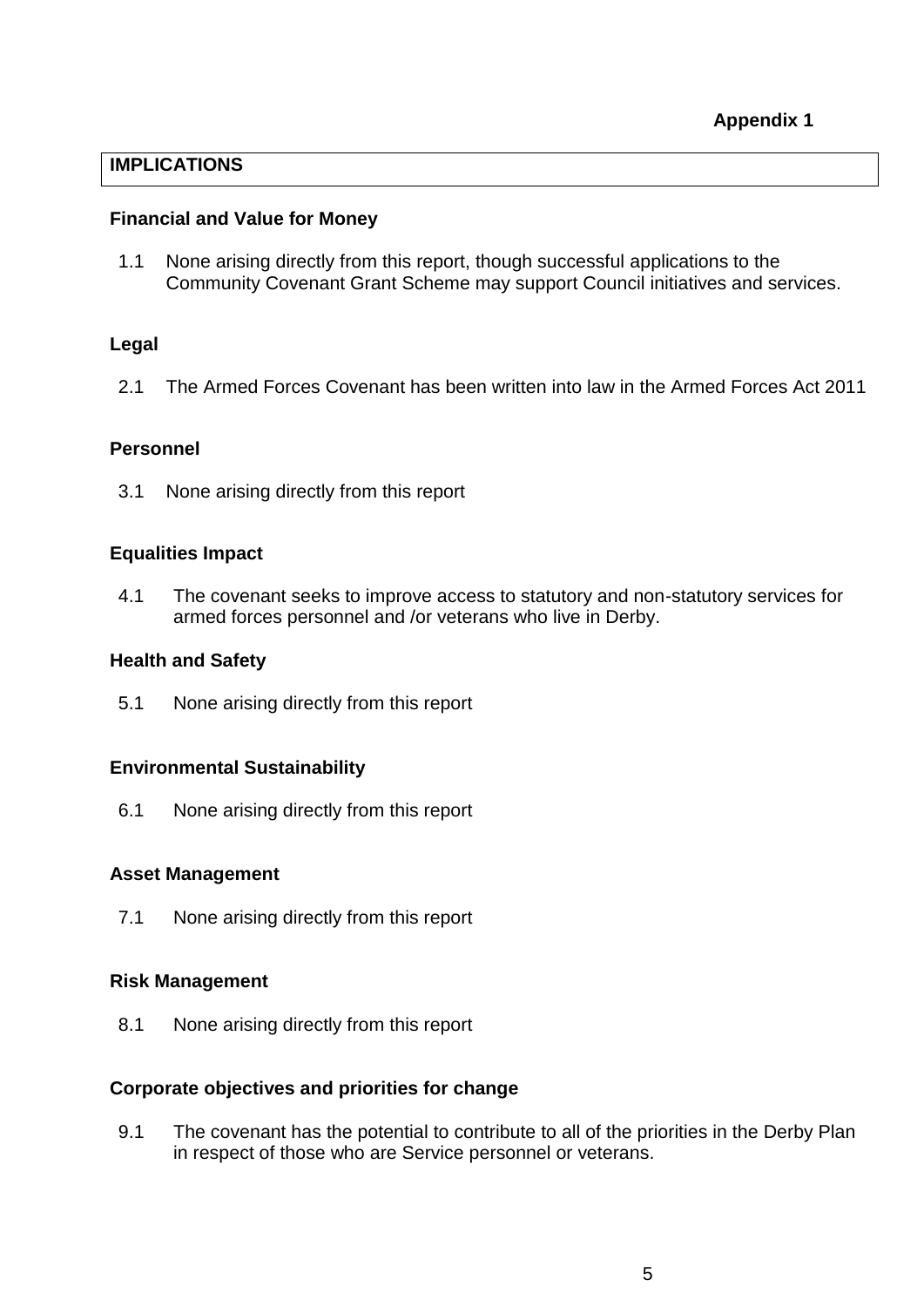# **Appendix 2**

# NOTES OF A MEETING TO DISCUSS THE CITY COUNCIL'S RESPONSE, FOLLOWING THE SIGN-UP TO THE ARMED FORCES COMMUNITY COVENANT

#### PRESENT:

Councillor Ranjit Banwait –Deputy Leader of the Council

Lt. Colonel David Dawber – Community Engagement Officer - 49 (East Midlands) Brigade Paul Mulingani – Area Manager East Midlands – The Royal British Legion Philip O'Brien – Head of Democratic Services Derby City Council

The meeting began with a reminder of the principles that had been established by the decision of the council to sign-up to the covenant:

- Encourage local communities to support the Armed Forces community in their areas
- Nurture public understanding and awareness amongst the public of issues affecting the Armed Forces community
- Recognise and remember the sacrifices faced by the Armed Forces Community
- Encourage activities which help to integrate the Armed Forces Community into local life
- Encourage the Armed Forces Community to help and support the wider community, whether through participation in events and joint projects, or other forms of engagement

Derby already performs well in many of these aspects, particularly honouring and remembering those who have served, through remembrance activities, Freedom and Homecoming Parades. The challenges presented by adopting the covenant relate to assuring

 That there be no disadvantage as a result of Service and special treatment, where justified, for example in the case of injured personnel.

# The covenant covers a wide range of services including **healthcare, housing, education, employment and welfare.**

The group discussed the profile of the armed forces community within Derby, acknowledging that the city is not home to a garrison or any other permanent presence of full time personnel.

There are, however, around 30-40 members of the reserve forces operating from both Kingsway (Engineers) and Sinfin Lane (Medics) TA Centres.

Two regiments (Mercian and  $9^{th}/12^{th}$  Royal Lancers) have the Freedom of the City as they, together with the Grenadier Guards, recruit locally. In addition the Royal Navy Submarine Service has Freedom and HMS Ambush is affiliated to the city, in recognition of the relationship between Rolls-Royce Marine and the service.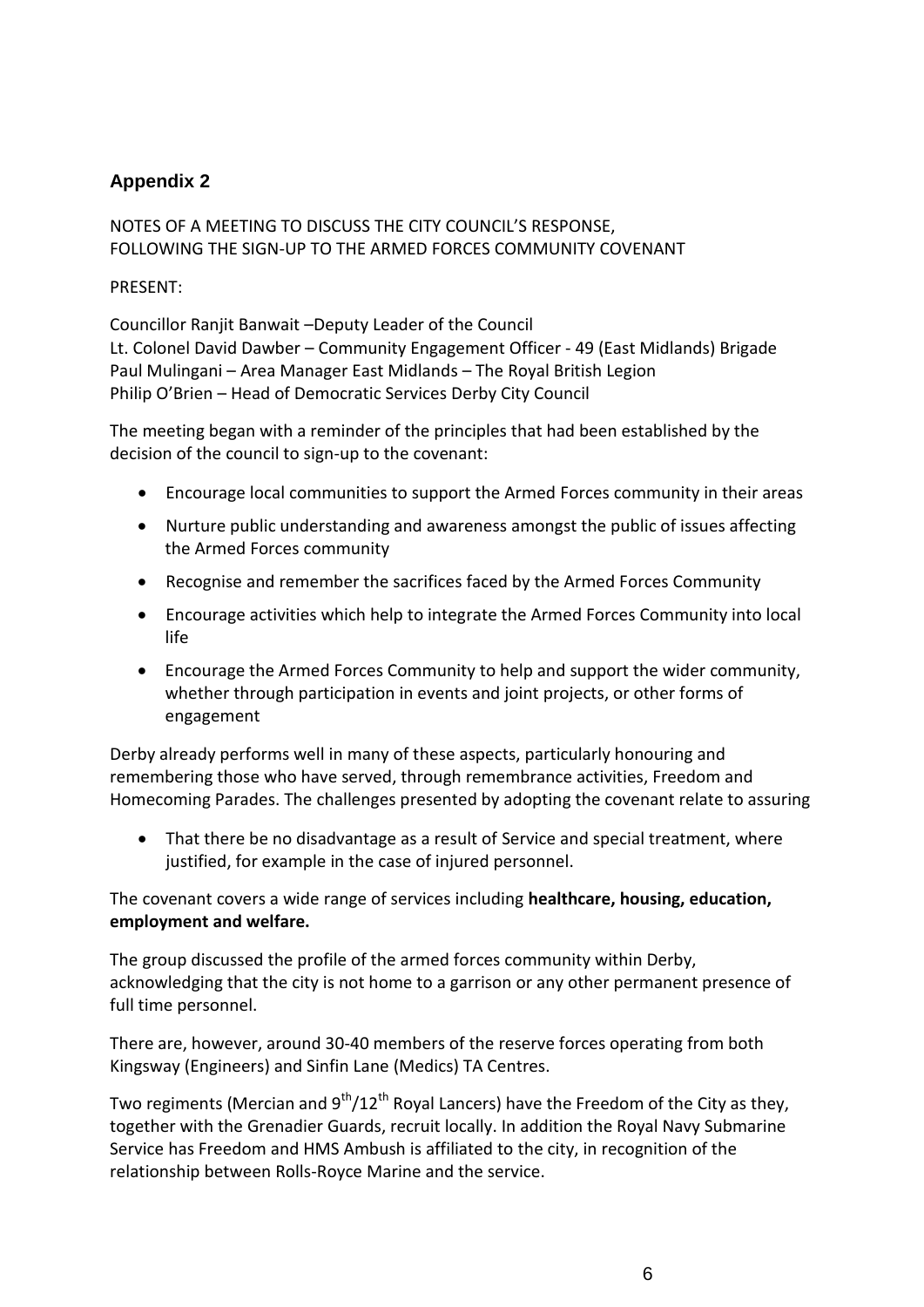Derby has thriving Army, Air Force and Sea cadet units, all involved and engaged in civic life. There is also a Combined Cadet Force unit at Merrill College.

#### **Welfare**

The Ministry of Defence definition of a veteran is anyone who has served in HM Armed Forces at any time, irrespective of length of service (including National Servicemen and Reservists) [http://www.mod.uk/defenceinternet/defencefor/veterans/.](http://www.mod.uk/defenceinternet/defencefor/veterans/) To become eligible for assistance from the Royal British Legion a veteran would have served a minimum of 7 days in the armed forces. Assistance is also given to the dependents of veterans, which means that somewhere between 20% and 30% of the UK population qualifies.

There is a lack of awareness of this wide range of eligibility both amongst those who qualify and, equally importantly, those in public and voluntary services, who signpost veterans. There is a real probability that many citizens of Derby do not realize they may qualify and a concerted effort is required to correct that. In a time of budget constraints for the council there is an opportunity to divert customers to the RBL welfare and advice teams.

The RBL has recently re-organised and chosen to centre their East Midlands operations on Derby. They are seeking prominent city centre premises to include a street frontage with office space above. This has the potential to improve the profile of services they offer dramatically, but so would a presence in the customer service area, Derby Direct, in the new Council House. At both premises the RBL could offer appointments for money and benefits advice and advice on Disabled Facilities Grants, where funds are specifically available for adaptations in the homes of veterans and their families.

#### **Healthcare**

The city council works in partnership with a number of organisations and institutions, including health services and the police, which interact with serving personnel and veterans, some of who may be in crisis situations. Complex physical and psychological conditions are becoming apparent and service providers may not be aware of special needs arising from things as diverse as PTSD and amputations. It is unlikely, for instance, that a police officer when called to a disturbance will ask those present if they have a service/military background, although that may be directly affecting behaviours.

Partnership working could improve frontline awareness in public sector organisations. An example is the Department of Health funded Royal College of GP e-learning package <http://elearning.rcgp.org.uk/course/index.php> - [Veterans' Health in General Practice,](http://elearning.rcgp.org.uk/course/view.php?id=87) on Veterans' Health. Despite being free to everyone to use, not just GPs, take-up has been slow despite one in six practices being likely to have a link to the Service community.

#### **Employment**

Service leavers often experience difficulty moving into civilian employment. Despite having acquired a wide range of skills in the armed forces many veterans will experience longer than average periods of unemployment, which can lead to homelessness, poor health, and social exclusion. The council could consider an initiative to work in partnership with the Job Centre Plus 'Armed Forces Champion and the RBL to develop initiatives which would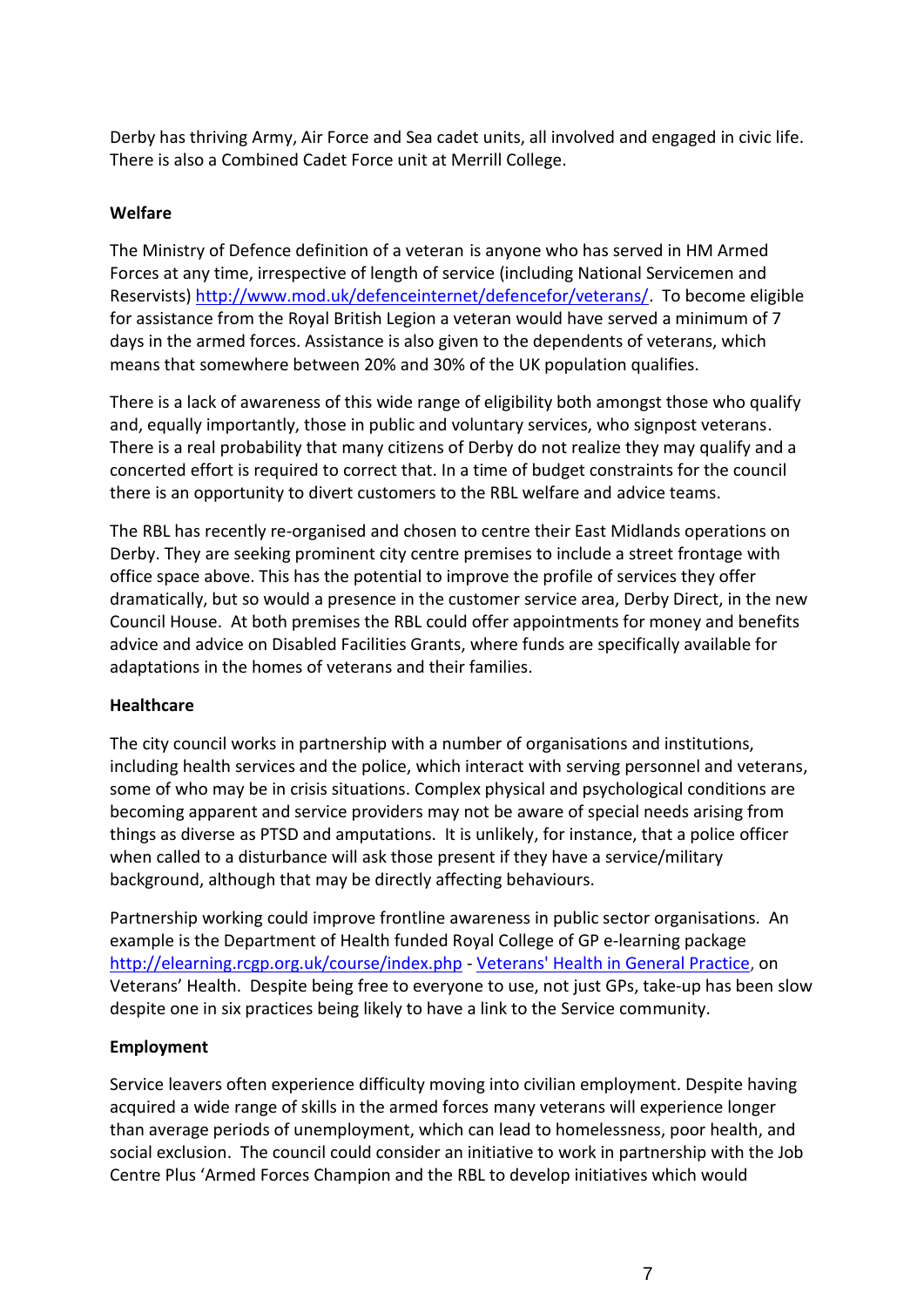promote and strengthen the employability of Service leavers – for example workshops to improve interview skills or to assist with the completion of application forms. Any adopted model could be further promoted through the Regular Forces Employment Agency office in Derby.

#### **Housing**

The Council's relationship with Derby Homes can facilitate a review of the allocations policy to ensure that new statutory provisions, to ensure that those leaving military service are not barred from waiting lists on the grounds that they do not have a local connection, are in place. The Council can also use discretionary powers to adjust its 'right to buy' policy.

#### **Education**

There are two aspects to this – one is embedded into practice. When Service personnel are re-located, for service reasons or on exit, their children are exempted from some of the local Schools Admission Code requirements. The council's Admissions Team and the Appeal Panel Manager are all aware of these exemptions and ensure they are applied.

There may also be scope for local further and higher education institutions, as well as our own Adult Learning Service, to make special provision, or allow concessions, for Service personnel and those who have recently left, to undertake studies to improve their employability.

In July 2011, Council resolved to support a scheme, launched by Chris Van-Hilton, to provide access to degree courses for ex-service personnel with disabilities, for which the University of Derby committed to providing two fee-free places. The Royal British Legion also supports the scheme, which could provide a model for wider implementation.

# **Profile raising**

The Council employs reservists and veterans, but we may not know who all of them are. If we want to acknowledge their contribution, we may have to proactively seek them out and, if they are prepared to engage, involve them in Armed Forces Day events that are organized by the civic office and local ex-service groups.

Before the decant from the Council House the civic office engaged with local recruiting offices to host signing-on and oath of allegiance ceremonies in the Reception Room, attended by families of those joining up. Feedback from these events was positive, so they should be re-instated in 2013.

Opportunities should be identified, to promote the contribution, to the British armed forces, by our migrant communities, particularly from Commonwealth nations. Exhibitions and the gathering of recorded testimony could form part of existing Armed Forces Day and Black History Month activities.

# **Community Covenant Grant Scheme**

By adopting the covenant the council is now able to submit bids for funding from the Community Covenant Grant Scheme. This national scheme seeks to distribute £30 million in the period 2011-2014.